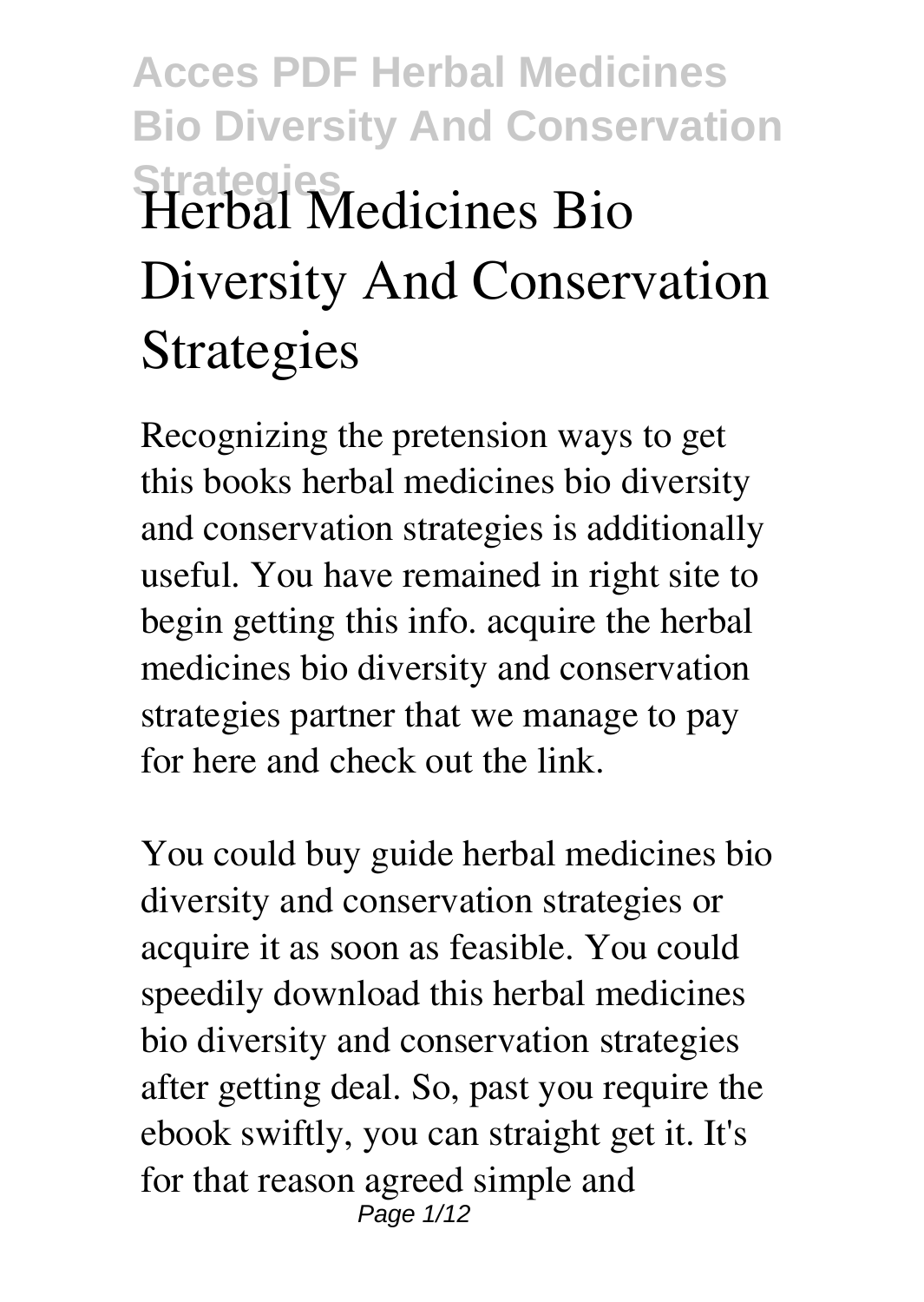**Acces PDF Herbal Medicines Bio Diversity And Conservation Strategies** consequently fats, isn't it? You have to favor to in this tune

Ebooks on Google Play Books are only available as EPUB or PDF files, so if you own a Kindle you'll need to convert them to MOBI format before you can start reading.

**The Importance of Biodiversity For Medicine | Biodiversity ...** Biodiversity and Wild Herbs IIf it is important for humans to continue to exist, then everyone really needs to be concerned with biodiversity conservation, and loss of habitat, and loss of roaming areas for big mammals, and loss of pollinators, and loss of plants the pollinators need.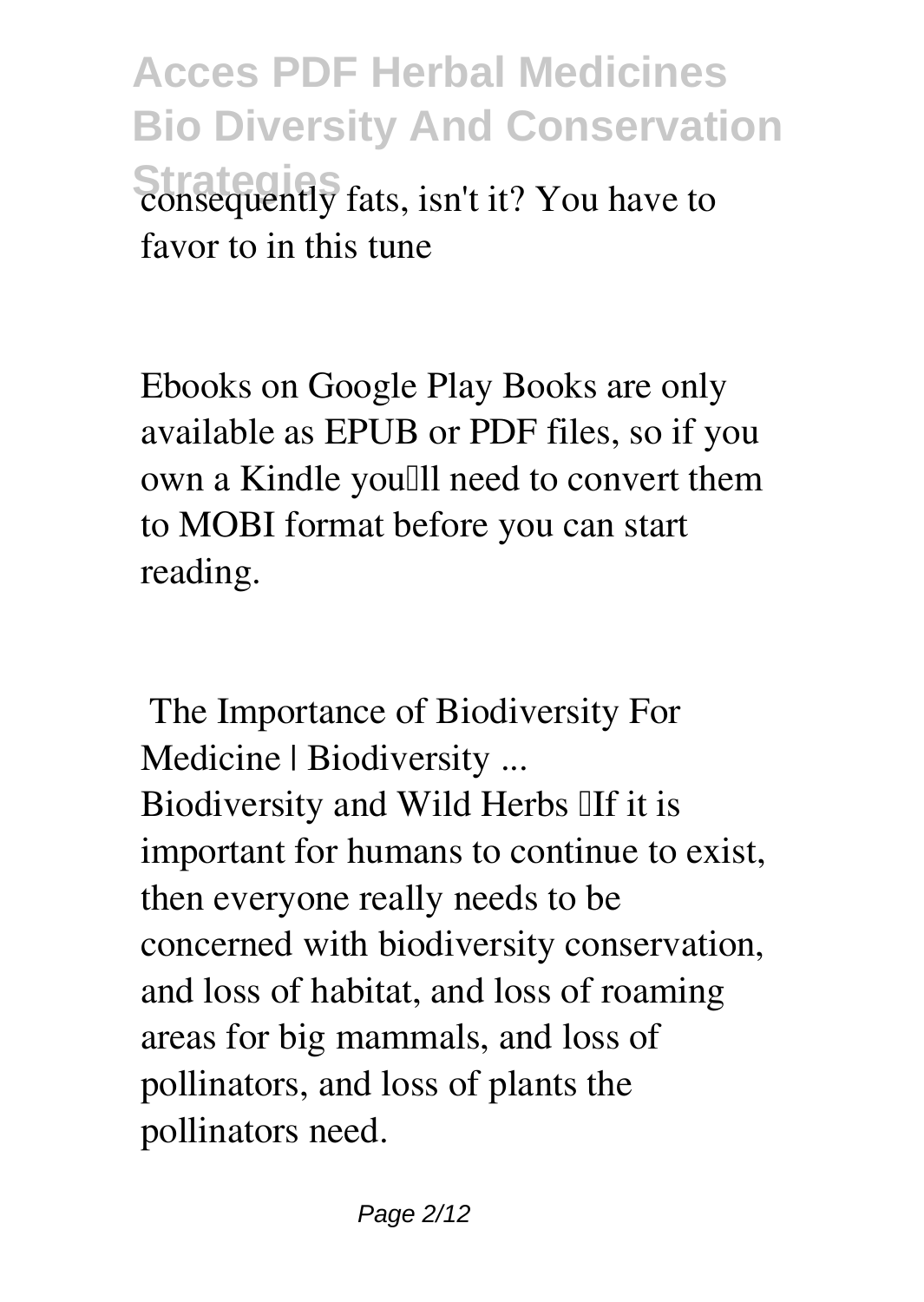## **Acces PDF Herbal Medicines Bio Diversity And Conservation**

**Strategies Biodiversity Heritage Library** by Ann Armbrecht, SHP Director. The FW Foundation celebrated its tenth anniversary in 2018. The trade in wildsourced botanicals, the sustainability of which FairWild is covering, has been growing year-on-year, creating the opportunity for more stakeholders to engage in this rigorous wild-harvesting and fairtrade standard. See Biodiversity and Wild Herbs for an overview and two videos on the ...

**Herbal Medicines Bio Diversity And** Importance of biodiversity for health research and traditional medicine. Traditional medicine continue to play an essential role in health care, especially in primary health care. Traditional medicines are estimated to be used by 60% of the world's population and in some countries Page 3/12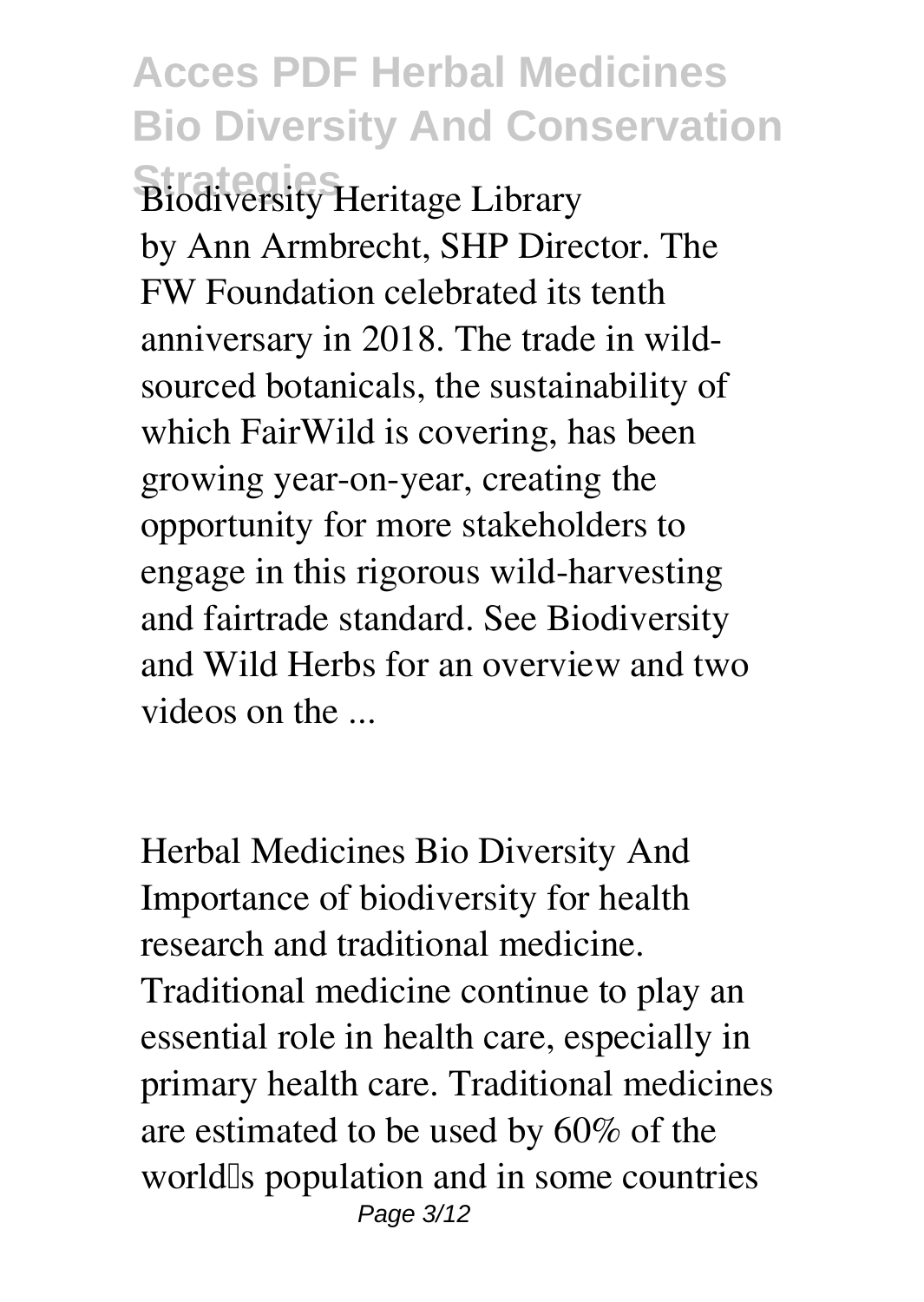**Acces PDF Herbal Medicines Bio Diversity And Conservation Strategies** are extensively incorporated into the public health system.

**Herbal Medicine: Current Trends and Future Prospects ...**

"We must be pragmatic: our healthcare systems rely upon rich biodiversity," Bozkır said. "Four billion people depend upon natural medicines for their health, and 70 percent of drugs used for cancer treatments are drawn from nature." "More than half of the world's GDP - \$44 trillion - is dependent on nature," he added.

**Medicinal plants: Their role in health and biodiversity**

Treatment for depression focuses on antidepressant medications, but some herbs and supplements may also help. These include St. John's wort, lavender, and chamomile. Some herbal products may not ...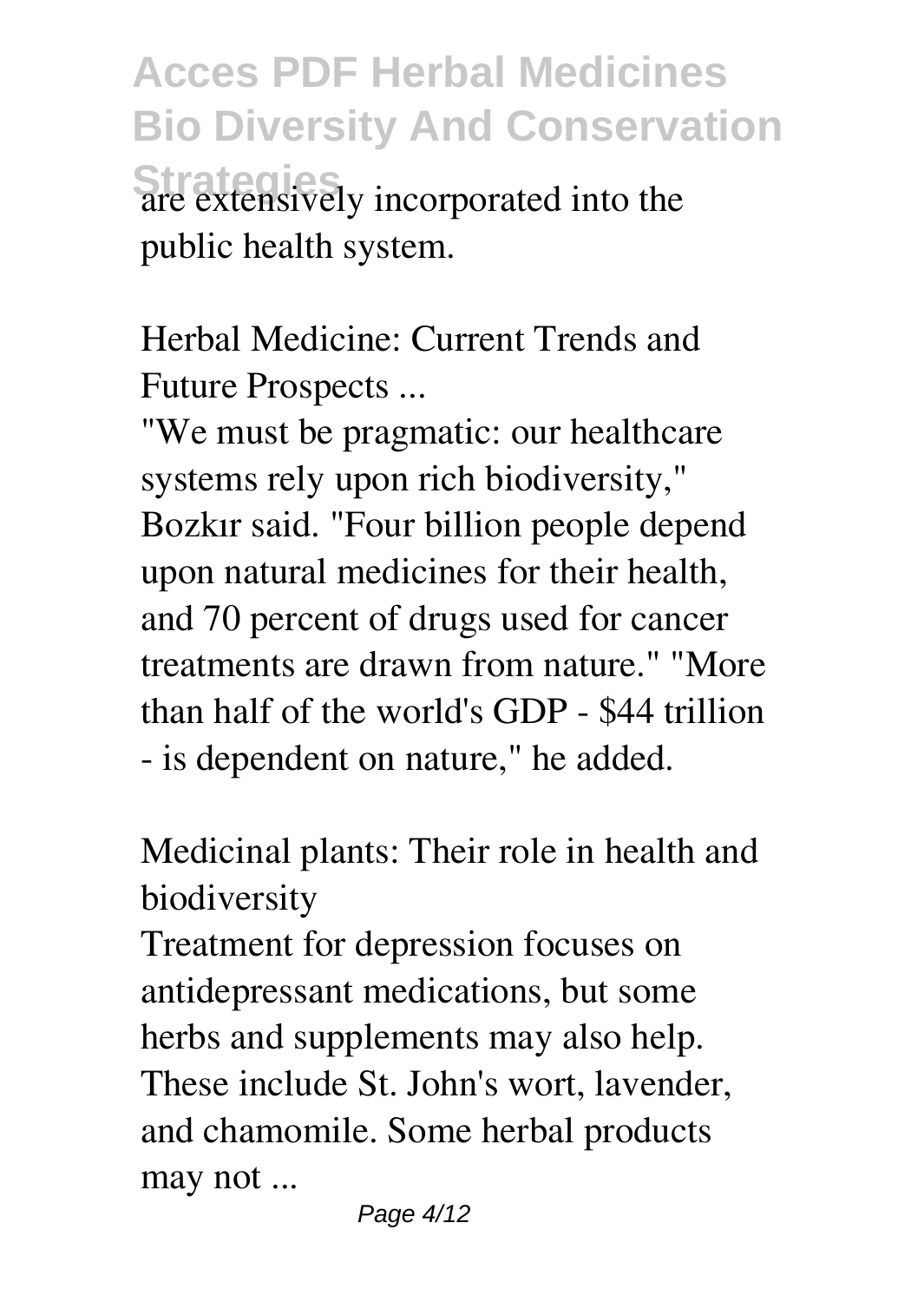#### **Acces PDF Herbal Medicines Bio Diversity And Conservation Strategies**

**We Need Nature and Biodiversity if We Want a Sustainable ...**

Importance of biodiversity for health research and traditional medicine. Traditional medicine continue to play an essential role in health care, especially in primary health care. Traditional medicines are estimated to be used by 60% of the world's population and in some countries are extensively incorporated into the public health system.

**Medicinal plants, human health and biodiversity: a broad ...** Journal Full Text PDF: Biodiversity in Plants Herbal Medicine as Medical Alternative: Review on its Origin, Acceptance and Economic Importance. Abstract With no evidence of the first use of plant by man to treat or cure ailments, reports has it that it was used as early as Page 5/12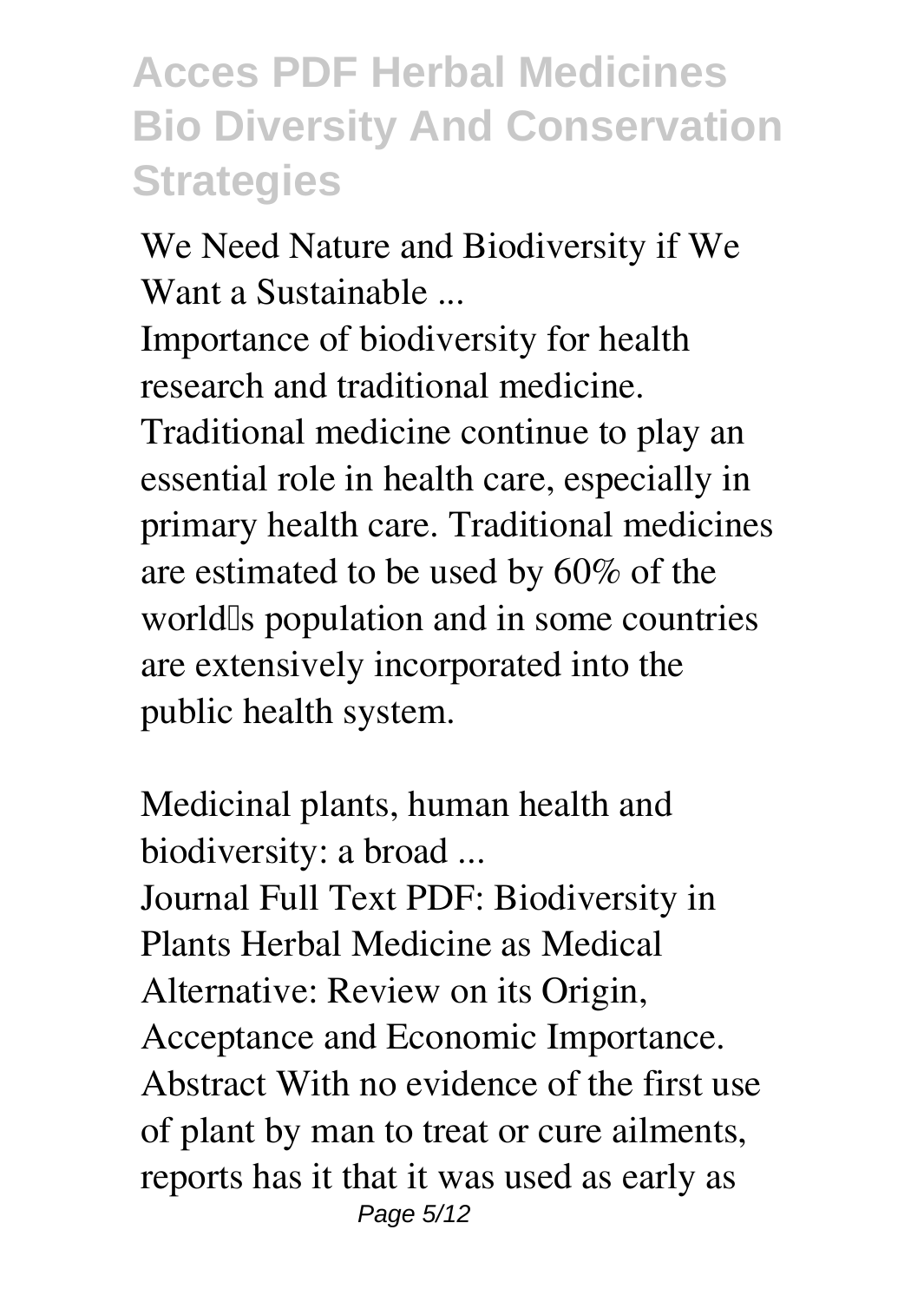**Acces PDF Herbal Medicines Bio Diversity And Conservation Strategies** five thousand B.C. and since then, its usage and acceptance as grown gradually.

**Biodiversity and Wild Herbs - Sustainable Herbs Program** Herbal Medicines Bio Diversity And Conservation Strategies Author: electionsd ev.calmatters.org-2020-10-18T00:00:00+0 0:01 Subject: Herbal Medicines Bio Diversity And Conservation Strategies Keywords: herbal, medicines, bio, diversity, and, conservation, strategies Created Date: 10/18/2020 9:11:36 AM

**Herbal medicines, bio-diversity, and conservation ...**

Plants in herbal medicine and botanicals Herbal medicine is becoming ever more fashionable in richer countries, a market sector which has grown at  $10\overline{120\%}$ annually in Europe and North America over recent years (ten Kate and Laird Page 6/12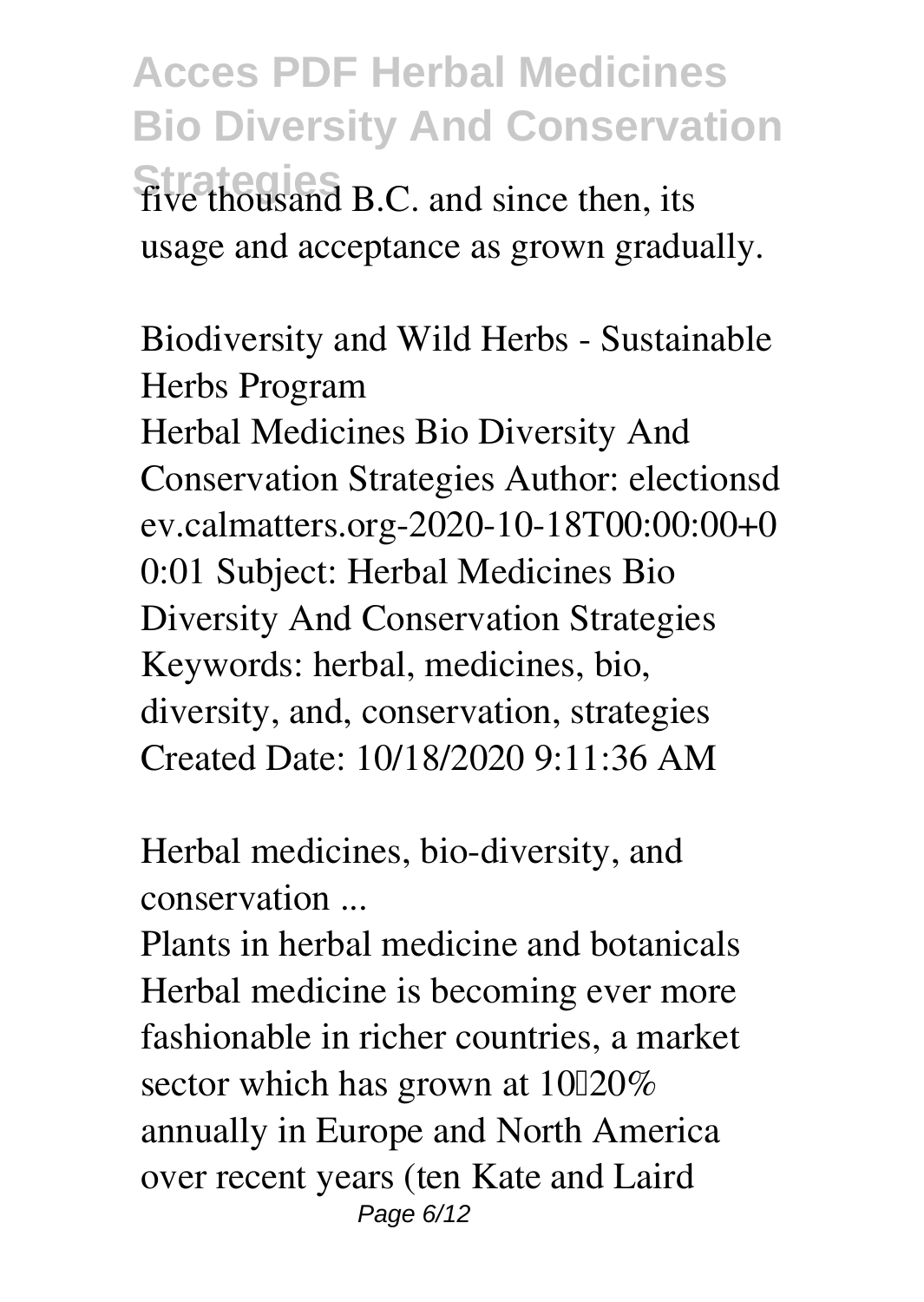**Acces PDF Herbal Medicines Bio Diversity And Conservation Strategies** 1999). In addition, there are many related botanical products sold as health foods, food supplements, herbal teas ...

**Herbs and Biodiversity: FairWild - Looking Forward ...**

Biodiversity contributes significantly towards human livelihood and development and thus plays a predominant role in the well being of the global population. According to WHO reports, around 80 % of the global population still relies on botanical drugs; today several medicines owe their origin to me  $\mathbb I$ 

**Medicinal plants, conservation and livelihoods**

Herbal medicine has a potential of treating many diseases. ... Medicinal plants: their role in health and biodiversity. University of Pennsylvania Press, Philadelphia, 1998. View. Show abstract.

Page 7/12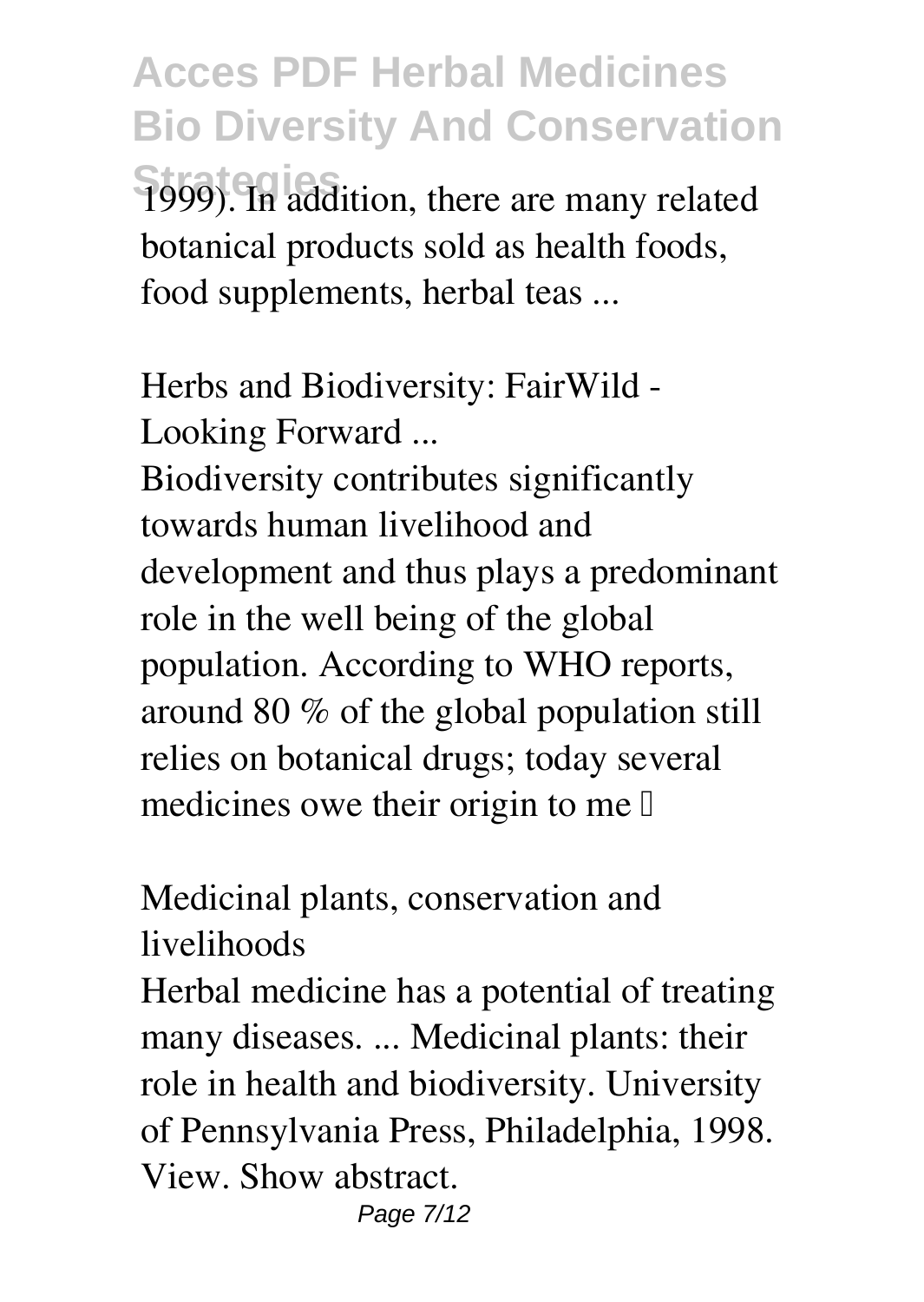### **Acces PDF Herbal Medicines Bio Diversity And Conservation Strategies**

**The importance of biodiversity to human health**

The Biodiversity Heritage Library improves research methodology by collaboratively making biodiversity literature openly available to the world as part of a global biodiversity community. Search across books and journals, scientific names, authors and subjects

**Biodiversity in Plants Herbal Medicine as Medical ...**

The compleat herbal of physical plants : containing all such English and foreign herbs, shrubs and trees, as are used in physick and surgery : and to the vertues that are now in use, is added one receipt or more, of some learned physician : the doses or quantities of such as are prescribed by the Londond-physicians, and others, are proportioned : also directions Page 8/12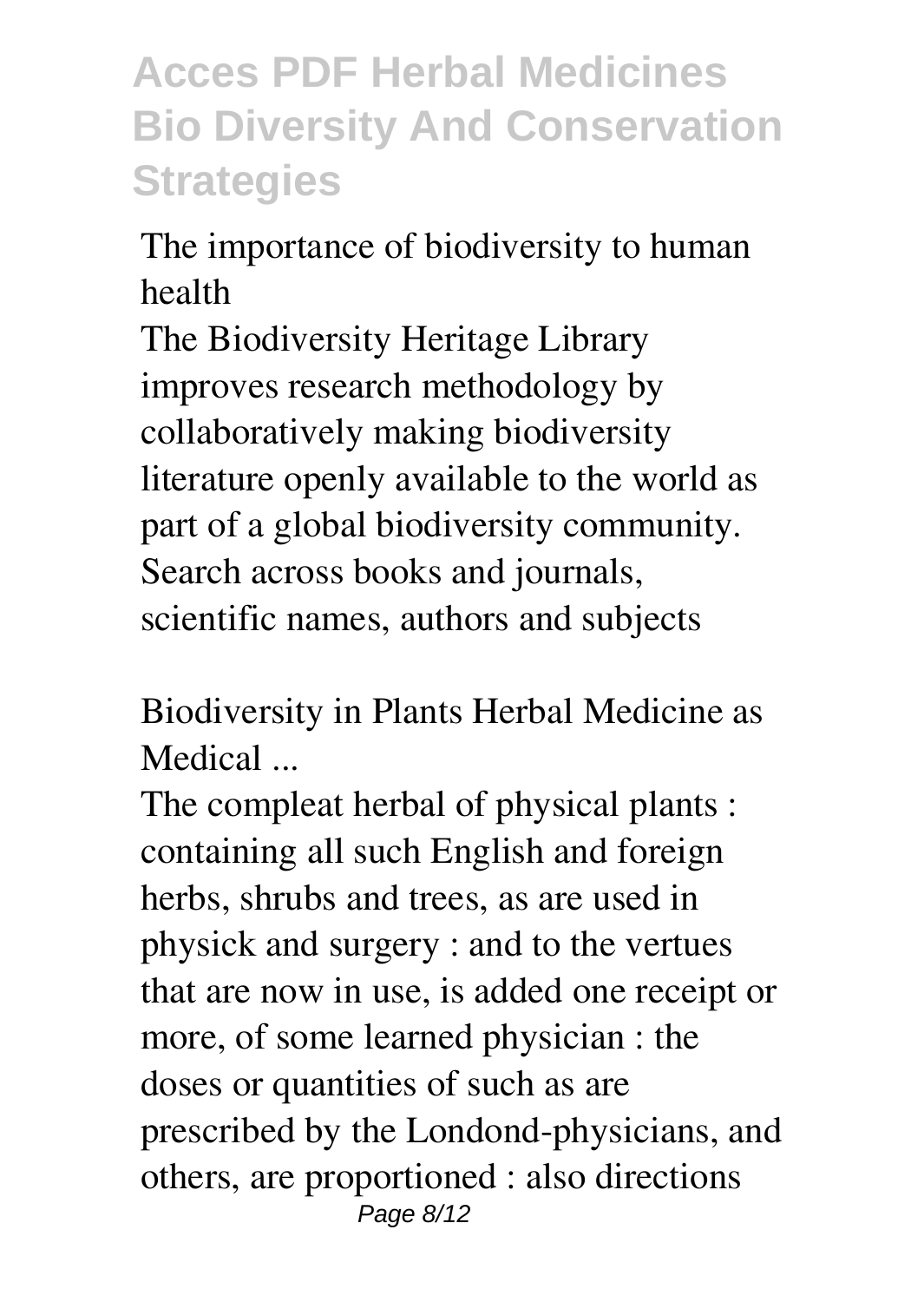**Acces PDF Herbal Medicines Bio Diversity And Conservation Strategies** for making compound-waters ...

**Herbal Medicines Bio Diversity And Conservation Strategies** Promoting a natural environment with an abundance of species may be beneficial in improving human physical and mental health. A diverse ecosystem, with its variety of life forms and individual species, provides resources to sustain mankind<sup>'</sup>s life and health, 1 while the loss of biodiversity may reduce well-being. 2 Although research regarding the direct bearing of biodiversity on health is ...

#### **WHO | Biodiversity**

Loss of agricultural biodiversity can therefore threaten health, livelihood sustainability and our future security of food and nutrition. Biodiversity provides important resources for medical research. Studies of wildlife anatomy, physiology Page  $9/12$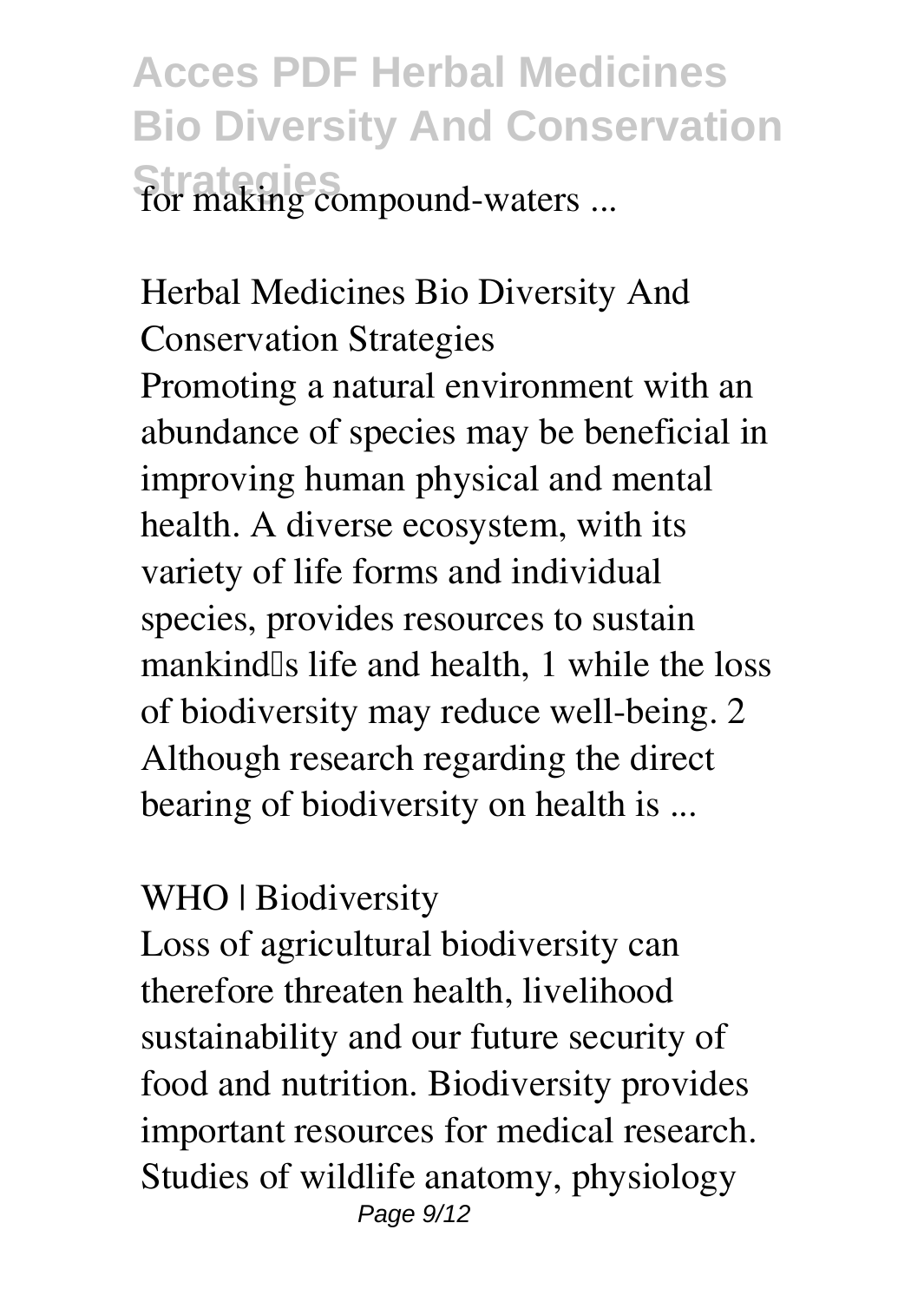**Acces PDF Herbal Medicines Bio Diversity And Conservation Strategies** and biochemistry can lead to important developments in human medicine.

**Biodiversity and Health - World Health Organization**

The organisation asserts that medicinal plant use is the most common medication tool in traditional medicine and complementary medicine worldwide. The continued supply of most traditional medicine is dependent on the existence of plant biodiversity in the wild. Medicinal plants are supplied through collection from wild populations and cultivation.

**Biodiversity, Nature, and Human Health | Natural Medicine ...**

Herbal medicine is widely practiced for centuries, and people have turned to natural remedies to cure common ailments such as colds, allergy, upset stomachs, and toothaches; and the inclination toward is Page 10/12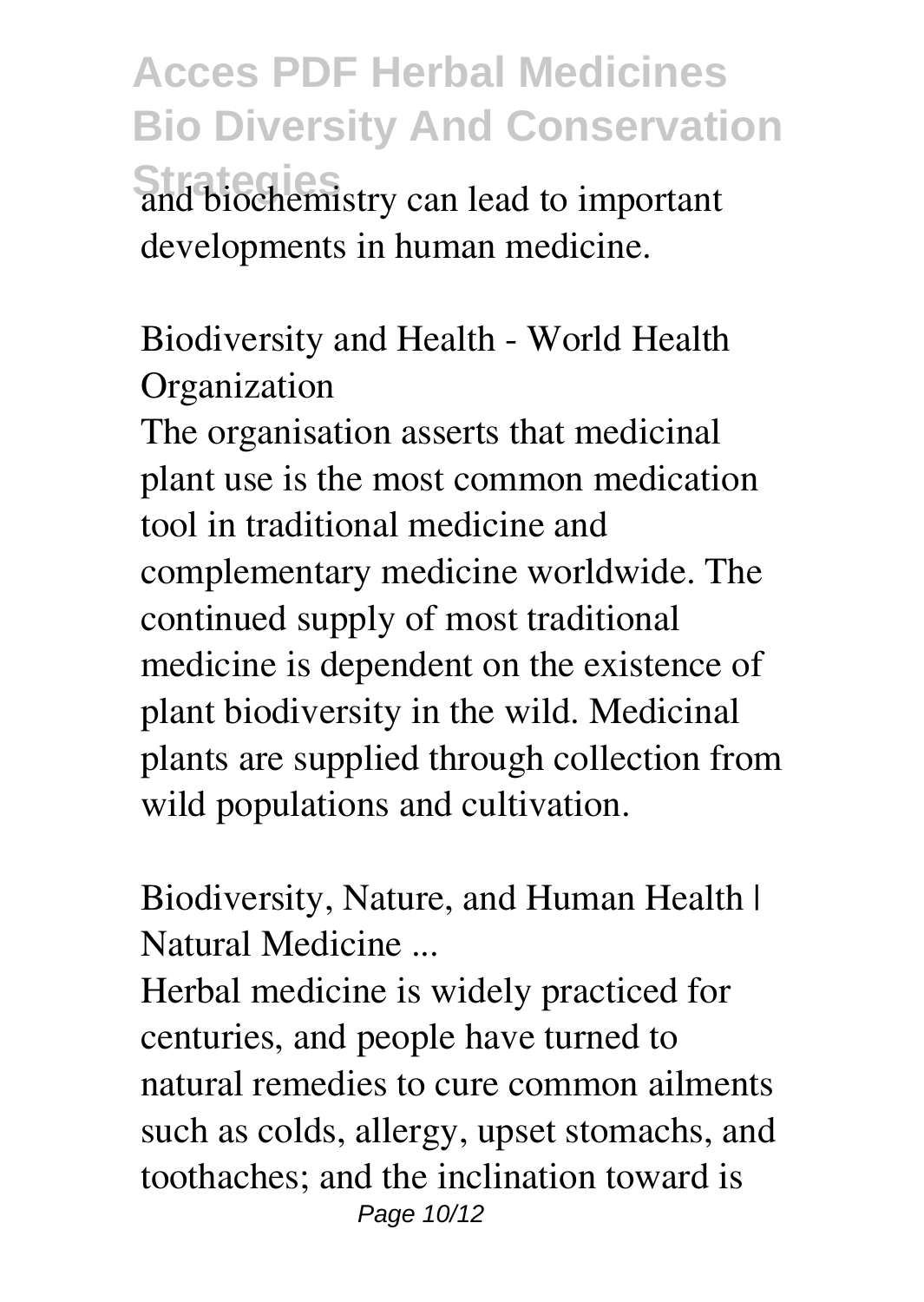**Acces PDF Herbal Medicines Bio Diversity And Conservation Strategies** continuously growing. However, herbal products were discarded from conventional medical use in the mid-20th century.

**Herbal Medicine - Biodiversity Heritage Library**

Buy Herbal medicines, bio-diversity, and conservation strategies: Proceedings of the national seminar, sponsored by All India Association for Christian Higher Education, New Delhi on Amazon.com FREE SHIPPING on qualified orders

**8 herbs and supplements to help treat depression** Sustaining Life, How Human Health Depends on Biodiversity, edited by Eric

Chivian and Aaron Bernstein, Oxford University Press, 2008. ISBN13: 9780195175097 Madagascar: A Natural History , Ken Preston-Mafham 1991, Facts-Page 11/12